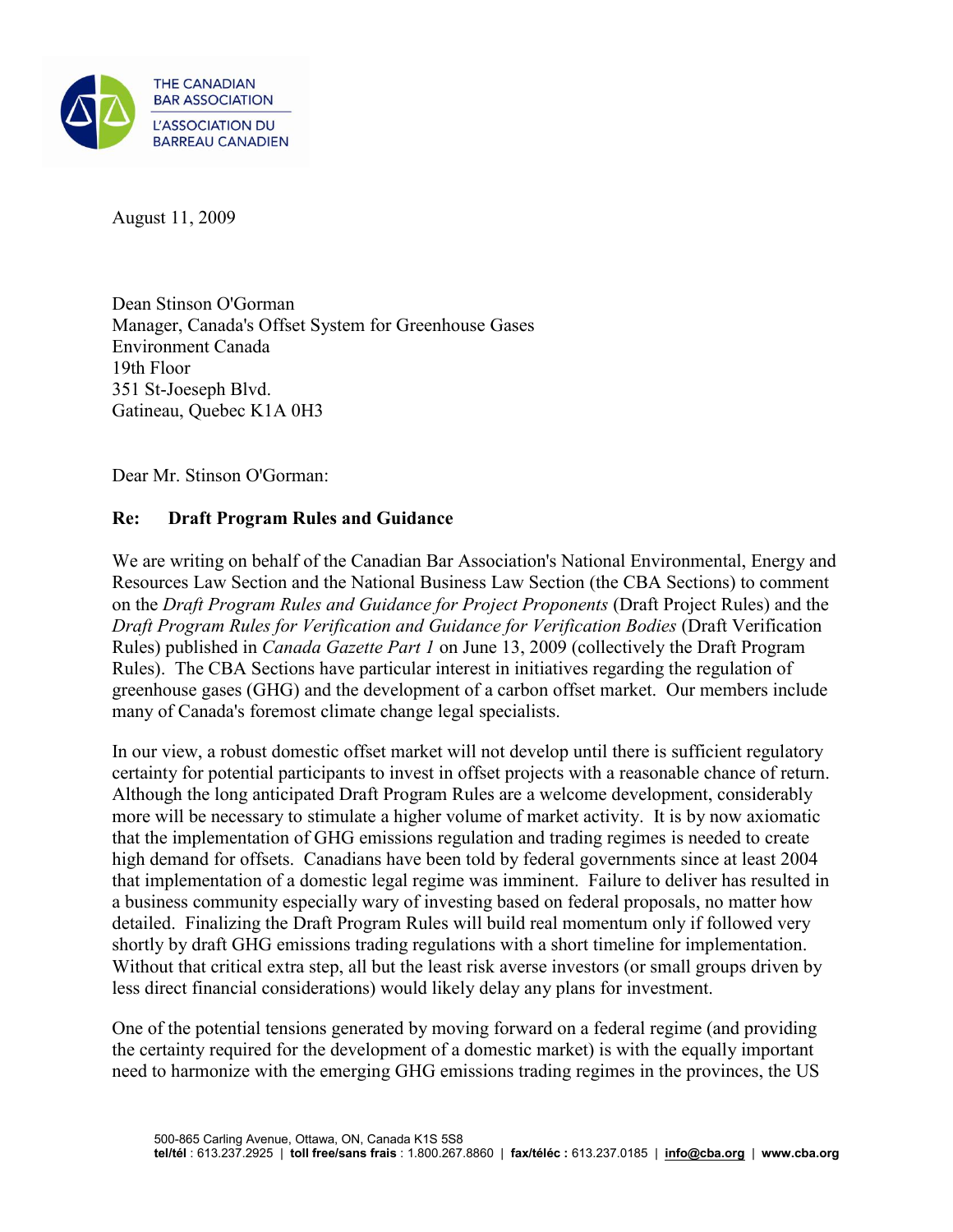and other countries. While harmonization from the outset would be ideal, the inevitable result could be years of further delay as we wait for other jurisdictions (like the US) to develop their regimes. Assuming that kind of inaction is unacceptable, the sensible option is to move forward with the implementation and development of a Canadian regime with sufficient flexibility to accommodate necessary harmonization measures in the future. One of the many advantages of that approach is that Canadian businesses (including Canada's investment and trading community) can begin to develop the expertise necessary to participate competitively in what is expected to become a multi trillion dollar global carbon market.

The Draft Program Rules provide helpful guidance by clearly setting out the steps in the project cycle and verification process. Our specific comments on the Draft Program Rules are set out below. The need for program certainty is a central theme.

## **Legal Nature of Offset Carbon Credits**

A key element of any offset framework is the legal nature of the carbon credits. In various parts of the world, carbon offset credits are being created legislatively and contractually under compliance regimes or voluntary protocols. However, most countries, including Canada, have not yet adopted legislation that defines the legal nature of the ownership interest in an offset carbon credit. It is not clear that domestic law is adequate to deal with issues of legal ownership. For example, when will an offset credit be treated as a personal right as opposed to a real property right? In the absence of a legislative framework which defines principles of ownership for emission reductions, there is considerable uncertainty as to how the legal title to these rights can be secured and transferred.

This issue is crucial in the context of sequestration of carbon in trees or soil. Do credits associated with forestry sequestration follow the ownership of timber or land? Are there restrictions under current laws to the transfer of sequestration benefits and carbon rights and how do these relate to contract rights and obligations? The Draft Project Rules require clarification of these important issues and the lack of any legal regime in Canada contributes to risk and uncertainty. A comprehensive and consistent legislative framework is critical to an effective offsets system. Even if new legislation on the legal nature of offset credits is not anticipated, guidance on how offset credits will be considered under existing legislation is critical.

# **Eligibility**

Another area where certainty needs to be established is eligibility dates – when projects may have started and when offset credits may be created. As early as April 2007 in *Turning the Corner*, offset criteria included a start date "on or after January 1, 2000" and a creation date "after January 1, 2008". These dates were restated in the updated *Turning the Corner* document in March 2008 and again in the *Guide for Protocol Developers* of August 2008. The Draft Project Rules revise these dates to only allow projects started on or after January 1, 2006 and only recognize the creation of offsets on or after January 1, 2011. These changes reduce the credibility of the offset system, even in its developmental stage, and fail to recognize current emission reduction initiatives. We suggest that the original dates be recognized to restore credibility to the system and recognize reduction initiatives. Regardless of which eligibility dates are selected, this key element of the program must be confirmed through regulation as soon as possible to establish certainty and allow proponents to proceed with development plans.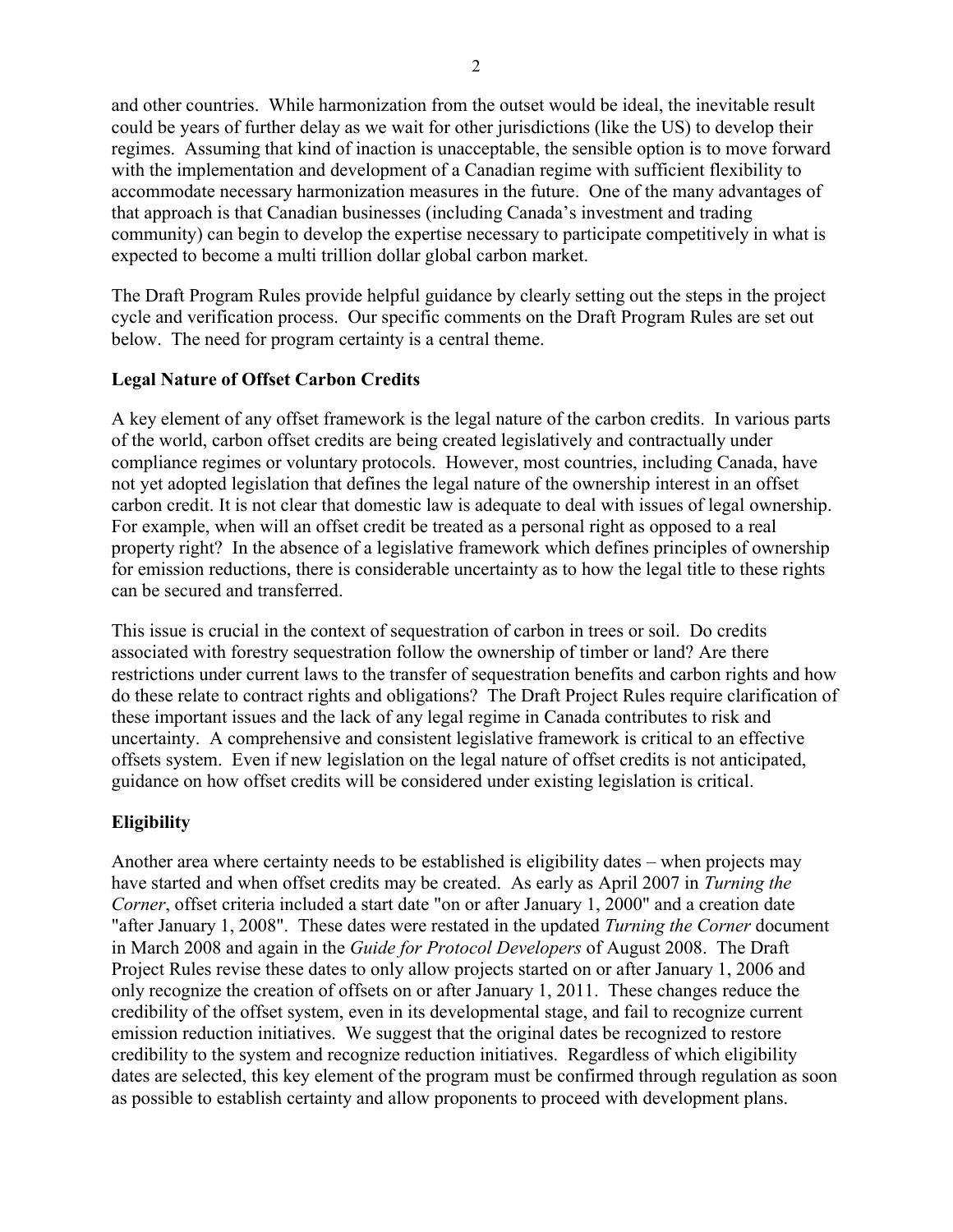## **Additionality**

The Draft Project Rules require that, to be eligible for the federal offset program, "a project must achieve incremental greenhouse gas reductions". We agree with the requirement that offset projects must be considered "incremental" or "additional". This concept of additionality is designed to provide assurance that reductions credited as offsets and acquired by regulated entities to satisfy a regulatory requirement result in an overall net reduction of emissions. However, as a policy matter offset credits are also intended to support the development of projects by providing a meaningful financial incentive. We are of the view that the "incremental" requirement should be measured at a fixed date in the development of the project: either the commencement of construction or the approval of the project under the offset program.

For projects determined to be incremental at the relevant time, future reductions would remain additional during the reasonable life of the project, notwithstanding a change in legal requirements. Absent that certainty, project proponents and those financing the projects will find the revenue stream attributable to the generation of offset credits subject to immeasurable risk. As an alternative, these "grandfathering" arrangements could apply in respect of projects commissioned on or after January 2010, to ensure the grandfathering is only available to new projects designed with the federal offset program in place as a financial incentive. A further alternative would have the grandfathering of reductions apply for a maximum period (such as 10 years) following the imposition of a new legal requirement.

## **Project Registration and Protocol Development**

Project participants have been guided by the list of fast track eligible protocols in the draft guidance to protocol developers issued in August 2008 (Draft Protocol Rules). Together, the Draft Protocol Rules and the Draft Project Rules confirm that project registrations will not be received for review until after a protocol has been publicly posted as an offset system quantification protocol. This will result in unnecessary delay. We recommend that Environment Canada consider receiving project applications and base protocols at the same time and process them together. This would allow for harmonization with the CDM process under the Kyoto Protocol.

The Draft Project Rules contain several references to time periods in which project proponents must respond to Environment Canada enquiries. However there are no concomitant time periods within which Environment Canada must make decisions or provide information and guidance to project proponents. This adds to the uncertainty surrounding the development and approval of qualified projects. We recommend that the Draft Project Rules incorporate specific timelines applicable to both project proponents and Environment Canada.

#### **Permanence in the Context of Forestry and Agricultural Sequestration Projects**

Sequestration projects carry an inherent risk of carbon reversals. The Draft Project Rules deal with this permanency issue by requiring replacement of credits on a project-by-project basis if the reversal occurs throughout a project's registration period or anytime after its expiration, for a further 25 years. An extended liability period places potential difficulties and concerns on an individual project proponent.

Alternatives include discounting emission removal coefficients and providing for a general buffer/reserve. The latter approach is demonstrated by the Voluntary Carbon Standard and the Climate Action Reserve and could be considered by Environment Canada. A buffer/reserve